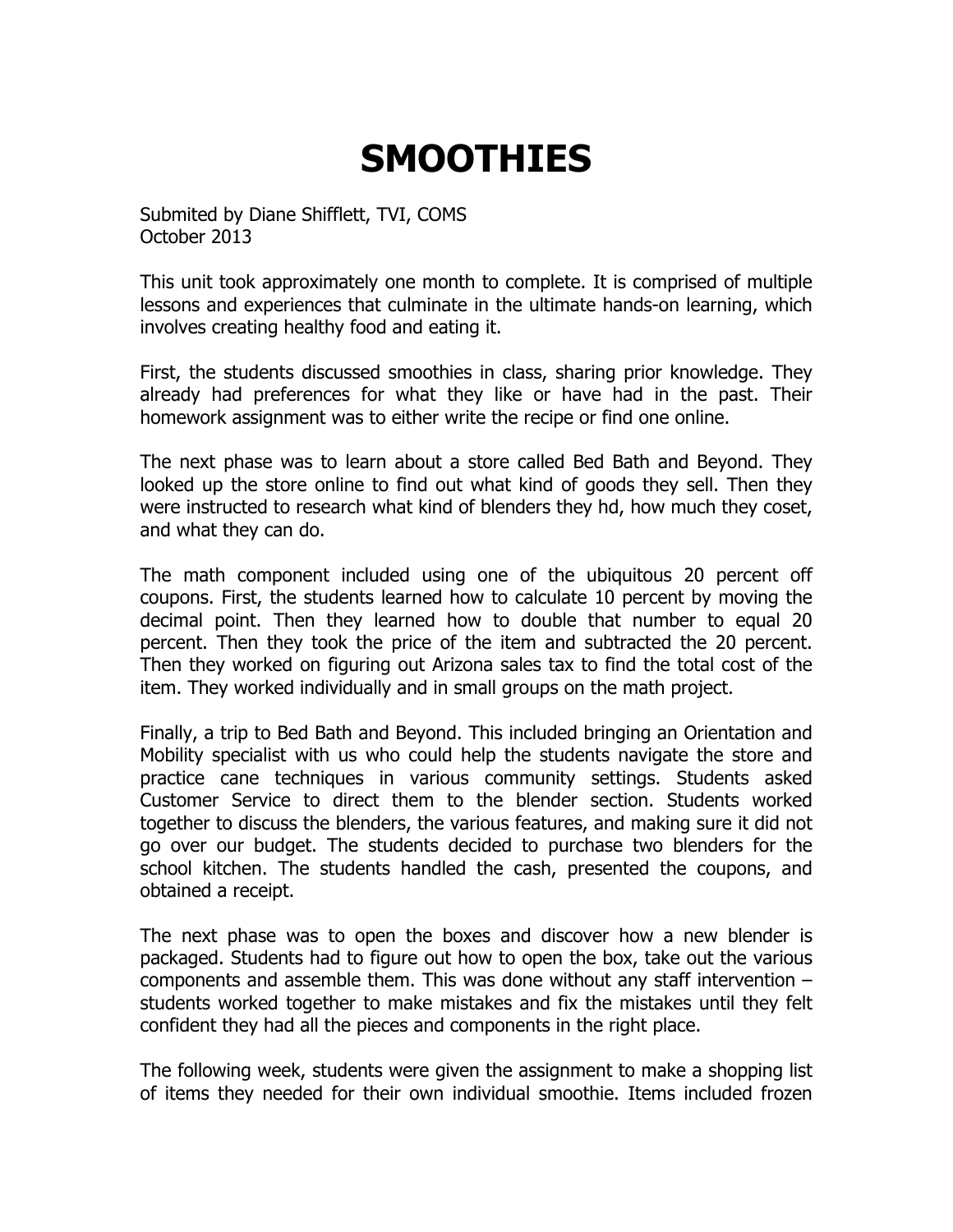berries, yoghurt, coconut, chocolate powder and milk. They then went to a store some had never been to before: Trader Joe's. One student used the Customer Service, one student worked with Orientation and Mobility specialist, one student worked with the Instructional Assistant and one student worked with the Teacher to obtain the items on their lists.

Upon returning to campus, students were instructed to put their own items away appropriately in places where they would be able to find them again without staff intervention. Cold items in the refrigerator and other items in the cupboard.

The following Tuesday, during cooking/math class, the students had the opportunity to use the new blenders and their purchases to make their own individual smoothie and enjoy it. Skills needed included opening packages and purchased items, peeling bananas, measuring a cup of milk or yoghurt (depending on each recipe) and securing the lid on the blender.

Students enjoyed their smoothies. They helped clean up the kitchen when finished. The unit was almost over. But not before they were reminded to write their Smoothie Report. Here is a sampling of the Smoothie Reports that were turned in:

"We actually got to make our own smoothies with the groceries we bought. I thought that our smoothies came out pretty darn good." LA

"In this report you saw that we had to quite a few things before we could make our own smoothies. As you know, first we had to buy the blenders. Then we went out to eat smoothies just for fun. After that we had to find a recipe we liked. Then we still had to go to the store and buy our won ingredients for our smoothies. Finally we could make our own smoothies and enjoy them." LA

"On September 10, we took our two boxes of blenders. First we used scissors to open them up. And then, we put the blenders together. Then, we turned them on to see if it was working and it worked." PS

"First we picked Alex up from TROT. Then, we went to Xoom Juice to have smoothies. I chose strawberry chocolate. The smoothies were 5 dollars." PS

"We went to Trader Joe's and bought stuff to make smoothies. I bought frozen strawberries, chocolate milk, coconut, nectarines and apricots. And they were 9 dollars and 83 cents. I got 17 cents back." PS

"We looked up Bed Bath and Beyond on the Internet and we went to their website… Before we went to Xoom Juice, we went to their website and we looked it up on the computer." FJT